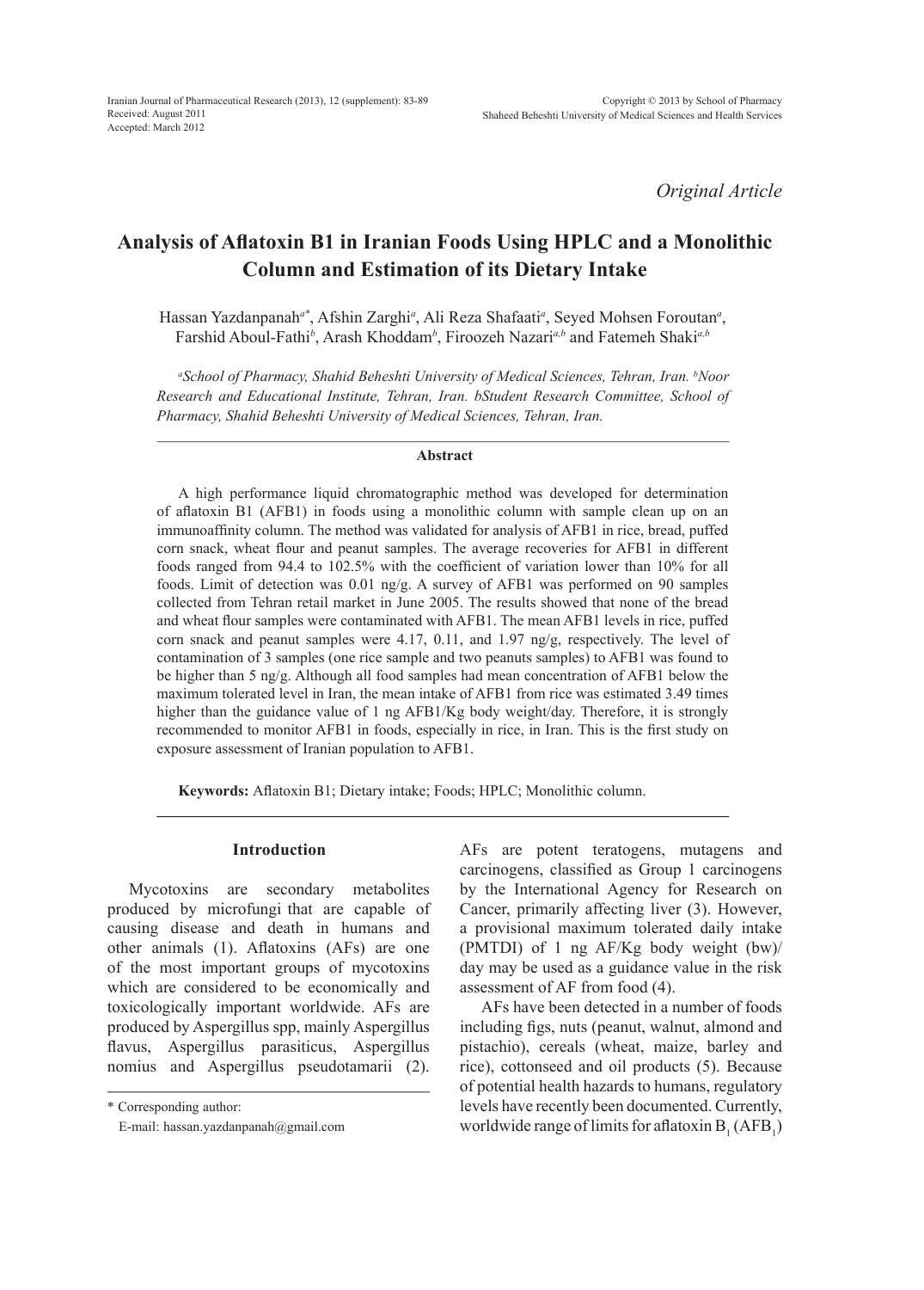and total AF (AFT) are 1-20 and 0-35 ng/g, respectively (6). In Iran, the maximum tolerated level (MTL) of AFB, for rice, wheat and peanut is 5 ng/g  $(6-7)$ .

The use of reversed-phase high-performance liquid chromatography (RP-HPLC) method with fluorescence detection after immunoaffinity column (IAC) clean-up is common for AFs analysis. However, the analysis is timeconsuming and total run time is approximately in the range of 6.5-15 min (8-10).

There are little data on the natural occurrence of AFs in cereals and nuts in Iran (11-12). Furthermore, exposure assessment of Iranian population to  $AFB<sub>1</sub>$  has not been performed yet. In this study, we investigated the presence of  $AFB<sub>1</sub>$  in various foods collected from Tehran retail market using a specifically developed and validated HPLC method. The results were then used for the first time for exposure assessment of Tehran population to  $AFB$ <sub>1</sub>.

## **Experimental**

All reagents were of analytical grade. Solvents used for the experiments were of either HPLC or analytical grade. The standard of AFB<sub>1</sub> was purchased from Sigma-Aldrich. The IAC for  $AFB<sub>1</sub>$  was purchased from Vicam Company, MA, USA. The chromatographic apparatus consisted of a Wellchrom K-1001 pump, a Rheodyne Model 7125 injector and a RF10AXL fluorescence detector connected to a Eurochrom 2000 integrator, all from Knauer (Berlin, Germany). The separation was performed on Chromolith Performance (RP-18e,  $100 \times 4.6$  mm) column from Merck (Darmstadt, Germany).

## *Sampling and sample preparation*

Samples (rice, bread, peanut, puffed corn snack and wheat flour) were collected in June 2005 by trained personnel from various sales outlets in nine geographic zones in Tehran, Iran, according to the sampling plan for official control of mycotoxins in food (13). All samples were finely ground by mill and subsamples were stored in freezer at - 32ºC until analysis.

## *Preparation of AFB1 standard*

Stock, intermediate and working standard

solutions of AFB1 were prepared according to Stroka *et al.* method (14). After the preparation of standard solution of AFB1 (10 µg/mL), the concentration was determined using UV spectrophotometer. This standard was used to prepare working standards of AFB1 for HPLC analysis (14).

## *Aflatoxin analysis*

The method used for AFB1 extraction from samples and the chromatographic conditions were based on the AOAC official method 999.07 with some minor modifications (14). Briefly, fifty grams of samples including rice, bread, wheat flour, peanut and puffed corn snack was shaken for 30 min with 5 g of sodium chloride and 300 mL of methanol: $H_2O$  (80:20 v/v). For peanut and puffed corn snack, 100 mL of *n*-hexane was added too. After filtration, 20 mL of the filtrate was diluted with 130 mL of deionized water and filtered through the glass microfiber filter, and 75 mL of the filtrate was used for further clean up on a Afla test IAC column. The Afla test column was preconditioned with 10 mL of phosphate buffered saline (2-3 mL/min) and then 75 mL of the diluted sample extract was passed through the column (2-3 mL/min). Finally, the column was washed with 15 mL water. For AFB1 elution from the column, a portion of 0.5 mL HPLC grade methanol was passed through the column followed by an additional portion of 0.75 mL of the same solvent one minute afterward. HPLC grade water was added to the eluent to the volume of 3 mL and 100 µL of the final solution was injected into HPLC.

For all samples, separation was performed on a monolithic column (100  $\times$  4.6 mm) using a HPLC system equipped with a fluorescence detector. Mobile phase was water: methanol (55:45, v/v) with a flow rate of 1.2 mL/min. The fluorescence detector was operated at excitation wavelength of 365 nm and emission wavelength of 435 nm. Post-column derivatization was carried out with pyridinium hydrobromide perbromide (PBPB) at flow rate of 0.4 mL/min.

## *Method validation*

To evaluate the reliability of the results, in addition to apply regular validation assessment to the developed method, internal quality control experiments were also performed. In each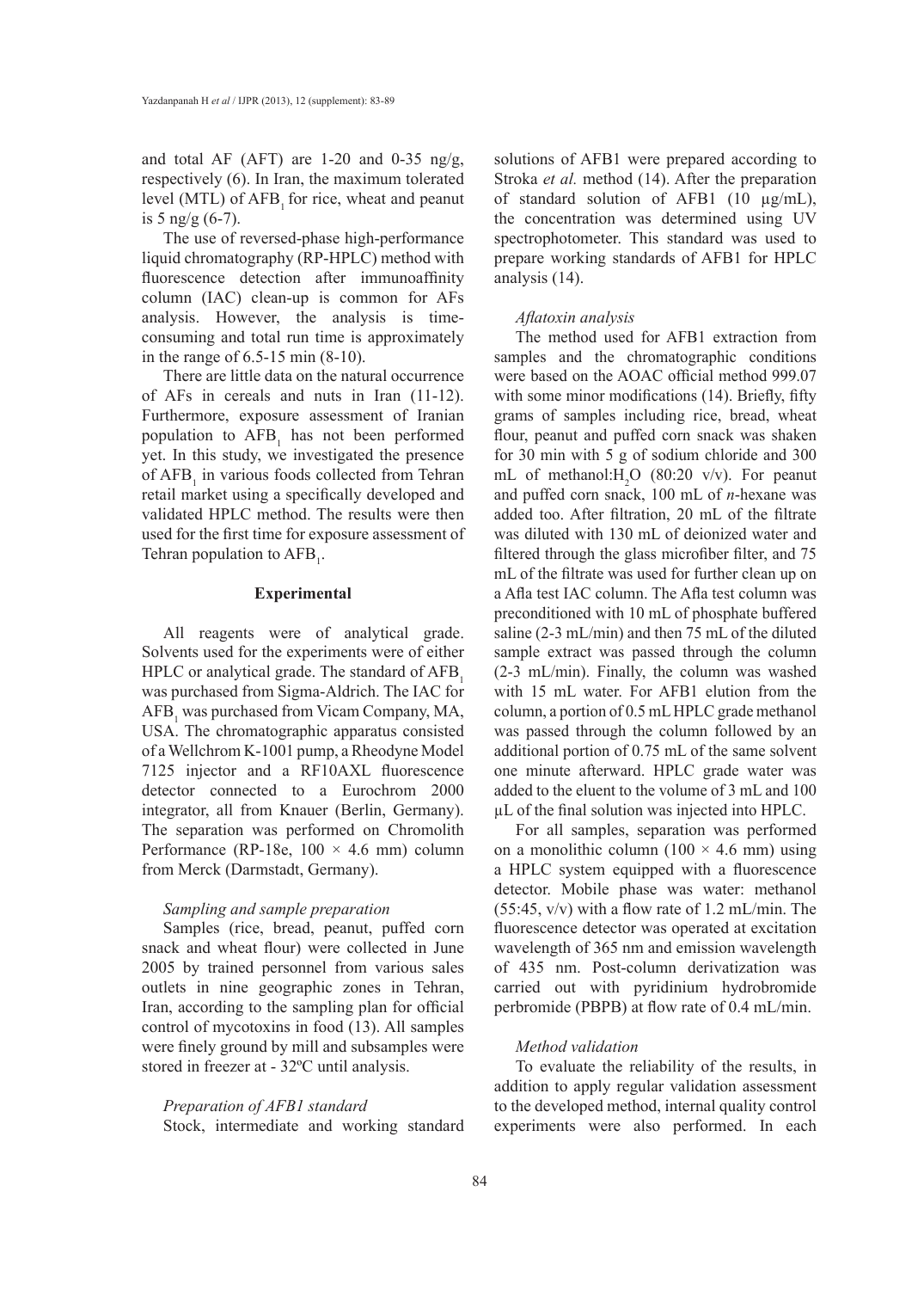

**Figure 1.** HPLC chromatograms of a: Blank rice sample, b: AFB1 standard (3.6 ng/mL) and c: Contaminated puffed corn snack (5 ng/g).

working day, a blank and a spiked sample were also analyzed. According to the recovery values, AFB1 levels were corrected for recoveries. In addition, a certified reference material (CRM) from FAPAS (UK) was analyzed.

# **Results and Discussion**

## *Method validation*

In order to perform the study on  $AFB<sub>1</sub>$ contamination level in the five sample matrices, a specific high performance liquid chromatographic (HPLC) method was developed. Then, the method was validated in terms of linearity, limit of detection (LOD) and limit of quantification (LOQ), selectivity, precision and recovery. The method was satisfactory in terms of selectivity as an IAC was applied for purification of AFB<sub>1</sub> which eliminated false positive results caused by interfering materials. Typical chromatograms obtained for  $AFB<sub>1</sub>$  are shown in Figure 1.

Linearity was assessed for  $AFB<sub>1</sub>$  over a range of 0.4-3.6 ng/g and reasonable correlation coefficients ( $r^2 > 0.995$ ) were obtained which indicated a good linearity of the analytical response over the specified concentration range. The estimated LOD (signal to noise ratio  $= 3$ ) and LOQ (signal to noise ratio = 9) of  $AFB<sub>1</sub>$  were 0.01 ng/g and 0.03 ng/g, respectively, which indicated that applying monolithic column improved sensitivity of the method compared to the previously reported methods (15-17).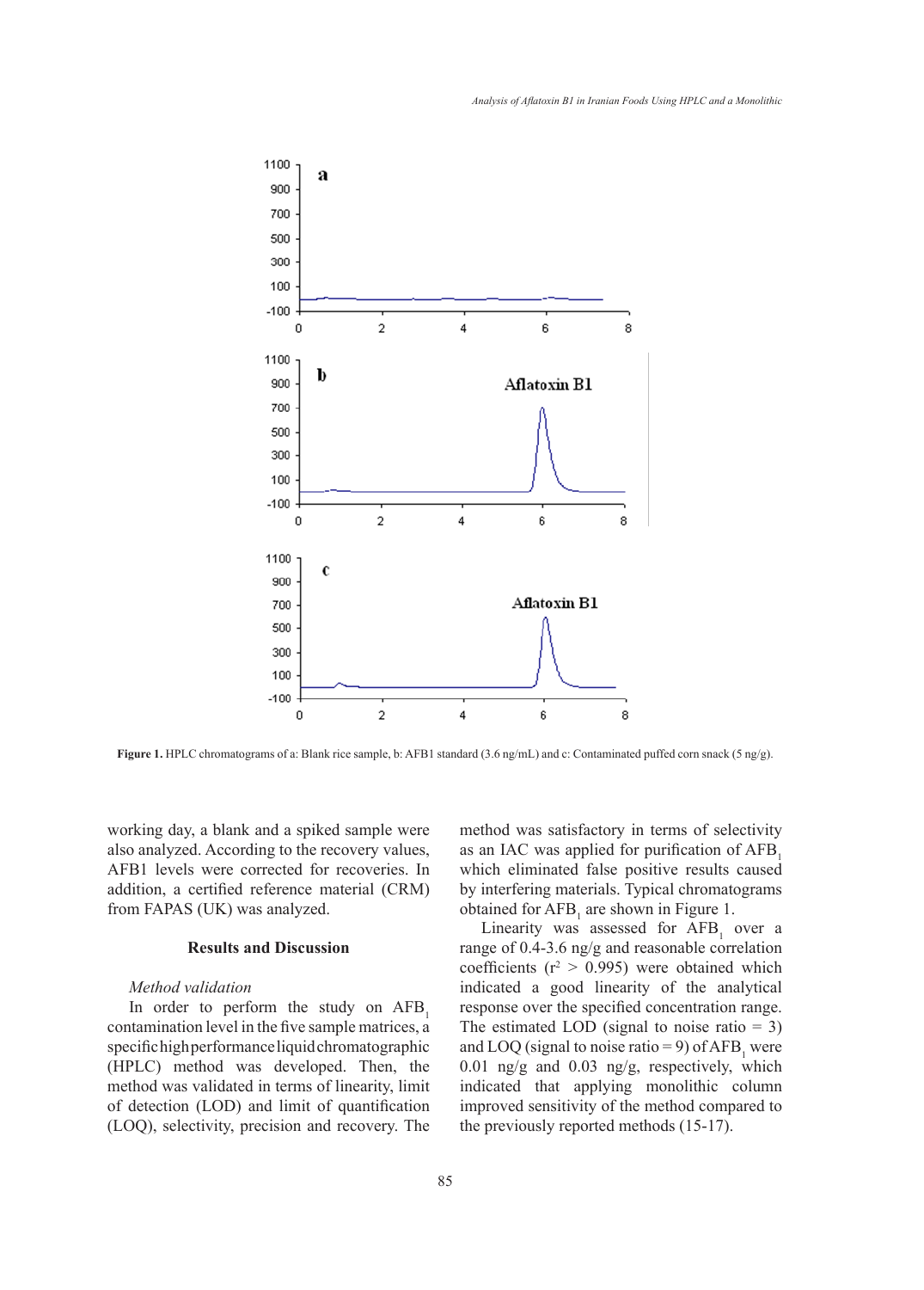| Sample                   | Spiking level (ng/g)   | Recovery (%)                                                                                                                                                                                                | $RSD_r$ (%) |  |  |
|--------------------------|------------------------|-------------------------------------------------------------------------------------------------------------------------------------------------------------------------------------------------------------|-------------|--|--|
|                          | $\overline{2}$         | 105.4                                                                                                                                                                                                       | 9.4         |  |  |
|                          | 5                      | 97.8                                                                                                                                                                                                        | 6           |  |  |
| <b>Rice</b>              | 10                     | 104.4<br>$102.5 \pm 4.13$<br>99.9<br>90.1<br>109.8<br>$99.9 \pm 9.85$<br>101.8<br>102.1<br>100.2<br>$101.4 \pm 1.02$<br>102.6<br>98.2<br>98.1<br>$99.6 \pm 2.57$<br>91.2<br>94.7<br>97.3<br>$94.4 \pm 3.06$ | 3.9         |  |  |
|                          | Mean recovery $\pm$ SD |                                                                                                                                                                                                             | 4.03        |  |  |
|                          | $\overline{2}$         |                                                                                                                                                                                                             | 13.4        |  |  |
|                          | 5                      |                                                                                                                                                                                                             | 4.7         |  |  |
| <b>Bread</b>             | 10                     |                                                                                                                                                                                                             | 13.2        |  |  |
|                          | Mean recovery $\pm$ SD |                                                                                                                                                                                                             | 9.86        |  |  |
|                          | $\overline{2}$         |                                                                                                                                                                                                             | 4.8         |  |  |
| <b>Puffed corn snack</b> | 5                      |                                                                                                                                                                                                             | 10.4        |  |  |
|                          | 10                     |                                                                                                                                                                                                             | 9.6         |  |  |
|                          | Mean recovery $\pm$ SD |                                                                                                                                                                                                             | 1.0         |  |  |
|                          | $\overline{2}$         |                                                                                                                                                                                                             | 17.8        |  |  |
|                          | 5                      |                                                                                                                                                                                                             | 12.6        |  |  |
| <b>Peanuts</b>           | 10                     |                                                                                                                                                                                                             | 8.2         |  |  |
|                          | Mean recovery $\pm$ SD |                                                                                                                                                                                                             | 2.58        |  |  |
|                          | $\mathfrak{2}$         |                                                                                                                                                                                                             | 7.00        |  |  |
|                          | 5                      |                                                                                                                                                                                                             | 7.4         |  |  |
| Wheat flour              | 10                     |                                                                                                                                                                                                             | 3.7         |  |  |
|                          | Mean recovery $\pm$ SD |                                                                                                                                                                                                             | 3.24        |  |  |

| <b>Table 1.</b> Results of validation assessment of HPLC method developed for determination of AFB1 in different foods $(n = 3)$ . |  |  |
|------------------------------------------------------------------------------------------------------------------------------------|--|--|
|------------------------------------------------------------------------------------------------------------------------------------|--|--|

Accuracy of the method was assessed by performing recovery experiments. Each test was performed three times and the average recoveries and relative standard deviation for repeatability (RSDr) are shown in Table 1. The average recoveries (and RSDr) of  $AFB<sub>1</sub>$  from spiked rice, bread, puffed corn snack, peanuts and wheat flour were 102.5% (4.03%), 99.9 (9.86%), 101.4% (1.0%), 99.6% (2.58%) and 94.4% (3.24%), respectively. These values fall well within the EU method performance criteria

**Table 2.** Natural occurrence of AFB1 in rice, bread, puffed corn snack, peanut and wheat flour samples marketed in Tehran, June 2005.

|                                                                | Numbers of samples in the range $(ng/g)$ |                           |   |  |  |
|----------------------------------------------------------------|------------------------------------------|---------------------------|---|--|--|
| <b>Samples</b>                                                 | < 0.03 <sup>a</sup>                      | $>0.03 - 2$ $>2 - 5$ $>5$ |   |  |  |
| <b>Rice</b>                                                    | 9                                        | 6                         | 2 |  |  |
| <b>Bread</b>                                                   | 18                                       |                           |   |  |  |
| <b>Puffed corn snack</b>                                       |                                          | 11                        |   |  |  |
| <b>Peanuts</b>                                                 | 4                                        | 10                        | 2 |  |  |
| <b>Wheat flour</b>                                             | 18                                       |                           |   |  |  |
| at $\bigcap$ $\bigcap$ $\bigcap$ $\bigcap$ $\bigcap$ $\bigcap$ |                                          |                           |   |  |  |

LOQ:  $0.03$  ng/g.

for AF analysis (13). The amount of  $AFB<sub>1</sub>$  in corn CRM was 2.8 ng/g which is in the acceptable range of FAPAS Scheme (1.94-4.99 ng/g) and confirmed the accuracy of the analytical method.

In the previous studies, the reported total run time for  $AFB<sub>1</sub>$  was in the range of 6.5-15 min (8-10, 18). Applying monolithic column in the present work resulted in shorter analysis time (6 min) which is even faster than other published methods. Due to the application of monolithic column, less amount of organic phase was used, compared to the published methods, to optimize the resolution (19). Besides, in the present work, a mobile phase consisted of methanol:water was used, which resulted in omitting the more toxic and more expensive solvent, acetonitrile. Thus, our proposed HPLC method proved to be well suited for routine determination of  $AFB<sub>1</sub>$  in the specified samples being around 10 samples processed per day.

## *Application of method to the real samples*

The natural occurrence data for  $AFB<sub>1</sub>$  in retail foods are shown in Tables 2 and 3.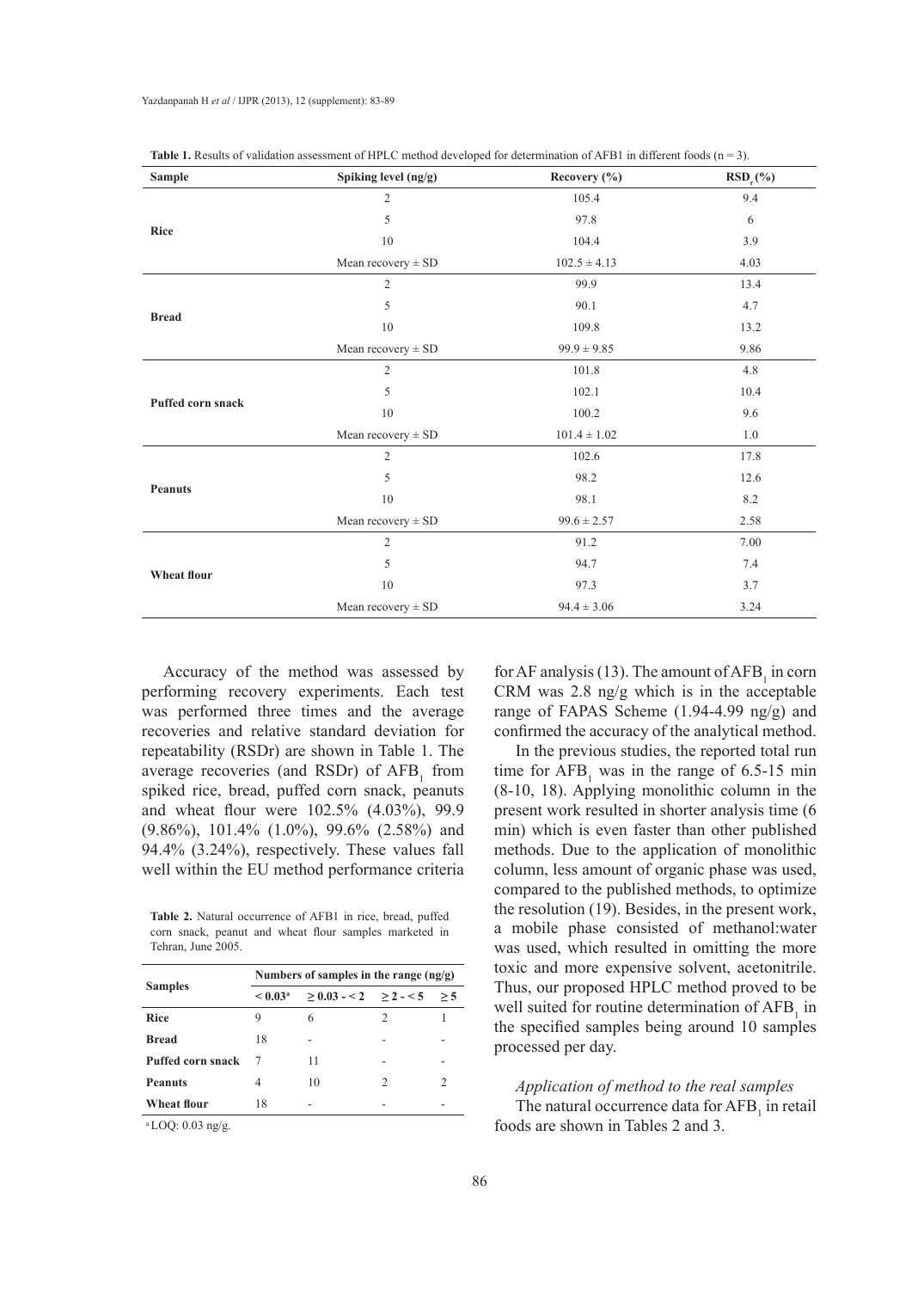| <b>Sample</b>     | No. of samples | Positive samples $(\% )$ | $Mean^a (\pm SD)$ | Median | Max                      |
|-------------------|----------------|--------------------------|-------------------|--------|--------------------------|
| <b>Rice</b>       | 18             | 9(50)                    | 4.17 $(9.36 \pm)$ | 1.17   | 30.63                    |
| <b>Bread</b>      | 18             | $\theta$                 | $<$ LOO           | ۰      | ۰                        |
| Puffed corn snack | 18             | 11(66.6)                 | $0.11(0.11 \pm)$  | 0.09   | 0.43                     |
| Peanut            | 18             | 14(77.8)                 | $1.97(2.94\pm)$   | 0.95   | 9.95                     |
| Wheat flour       | 18             | 0                        | $<$ LOO           | ۰      | $\overline{\phantom{a}}$ |

**Table 3.** Contamination data for AFB1 (ng/g) in rice, bread, puffed corn snack, wheat flour and peanut samples marketed in Tehran, June 2005.

a Mean of positive samples.

Our results showed that  $AFB<sub>1</sub>$  was present in 34 out of 90 samples (37.7%). It is also shown that none of the bread and wheat flour samples contained detectable amounts of  $AFB<sub>1</sub>$ . The maximum amount of  $AFB<sub>1</sub>$  detected in rice, puffed corn snack and peanut were 30.63, 0.43 and 9.95 ng/g, respectively, whereas the mean positive contamination levels of  $AFB<sub>1</sub>$  were 4.17, 0.11, and 1.97 ng/g, in rice, puffed corn snack and peanut, respectively. The level of contamination of 3 samples (one rice sample and two peanuts samples) exceeded than Iranian MTL of 5 ng/g. Khamiri *et al.* reported that among 156 peanut samples analyzed for  $AFB_1$ , one sample (0.64%) was contaminated at the level of 491 ng/g (11). Magrine *et al.* determined the concentrations of AFs in 100 samples of peanut products in Brazil. There was a 50% occurrence of AFs  $(B_1, B_2, G_1)$ and  $G_2$ ) in concentrations ranging from 0.5 to 113 ng/g, with 13 samples with levels above 20 ng/g (20). In our study, 11.1% of peanut samples were contaminated at the levels higher than Iranian MTL.

There is only one report on  $AFB<sub>1</sub>$  contamination in rice in Iran (12). Mazaheri reported that  $AFB<sub>1</sub>$ 

and AFT were detected in 59 of 71 rice samples. The mean of  $AFB<sub>1</sub>$  and  $AFT$  were 1.89 and 2.09 ng/g, respectively (12). Our result is in agreement with Mazaheri study and in both studies, the mean of  $AFB<sub>1</sub>$  were lower than Iranian MTL. In Austria, a survey has been carried out on the natural occurrence of AFB1 in rice. AFB1 was found in 24 out of 81 samples. The contamination range was between 0.45 ng/g and 9.86 ng/g. Three samples exceeded the maximum levels set in the European Union; having  $AFB<sub>1</sub>$  concentrations of 2.16, 2.85 and 9.86 ng/g (21). In our study, just one sample exceeded the Iranian MTL.

Abdullah *et al*. analyzed 83 wheat flour samples in Malaysia and reported that 1.2% of samples were positive for  $AFB<sub>1</sub>$ , at a concentration of 25.6 µg/Kg (22). In our study, none of the wheat flour samples contained detectable amounts of  $AFB<sub>1</sub>$ .

# *Estimation of dietary intake of AFB1*

This is the first study on exposure assessment of Iranian population to  $AFB<sub>1</sub>$ . Exposure to mycotoxins for each type of food depends on the mycotoxins concentration in food and the

**Table 4.** Estimated daily intake of aflatoxin B1 (ng/g) through rice, bread, puffed corn snack and peanut samples marketed in Tehran, June 2005.

| <b>Samples</b>                 | Mean <sup>a, b</sup> | <b>Max</b>               | Daily intake<br>(ng/Kg bw <sup>c</sup> /day) |                 |                 |            |
|--------------------------------|----------------------|--------------------------|----------------------------------------------|-----------------|-----------------|------------|
|                                |                      |                          | Mean                                         | 90th percentile | 95th percentile | <b>Max</b> |
| <b>Rice</b>                    | 2.29                 | 30.63                    | 3.49                                         | 4.07            | 12.12           | 46.82      |
| <b>Bread</b>                   | NA <sup>d</sup>      | NA                       | NA                                           | <b>NA</b>       | NA              | <b>NA</b>  |
| Puffed corn snack <sup>e</sup> | 0.12                 | 0.43                     | 0.11                                         | 0.19            | 0.46            | 0.43       |
| <b>Peanuts</b>                 | 1.54                 | 9.95                     | 0.02                                         | 0.05            | 0.11            | 0.14       |
| <b>Total</b>                   | ۰.                   | $\overline{\phantom{a}}$ | 3.62                                         | 4.31            | 12.69           | 47.39      |

<sup>a</sup>: Mean of all samples; <sup>b</sup>: The not detected values were replaced by half the limit of quantification; <sup>c</sup>: Body weight (bw) for adults is assumed 70 Kg;  $d$ : NA: Not applicable;  $e$ : Mean weight of 65 g is assumed for each package.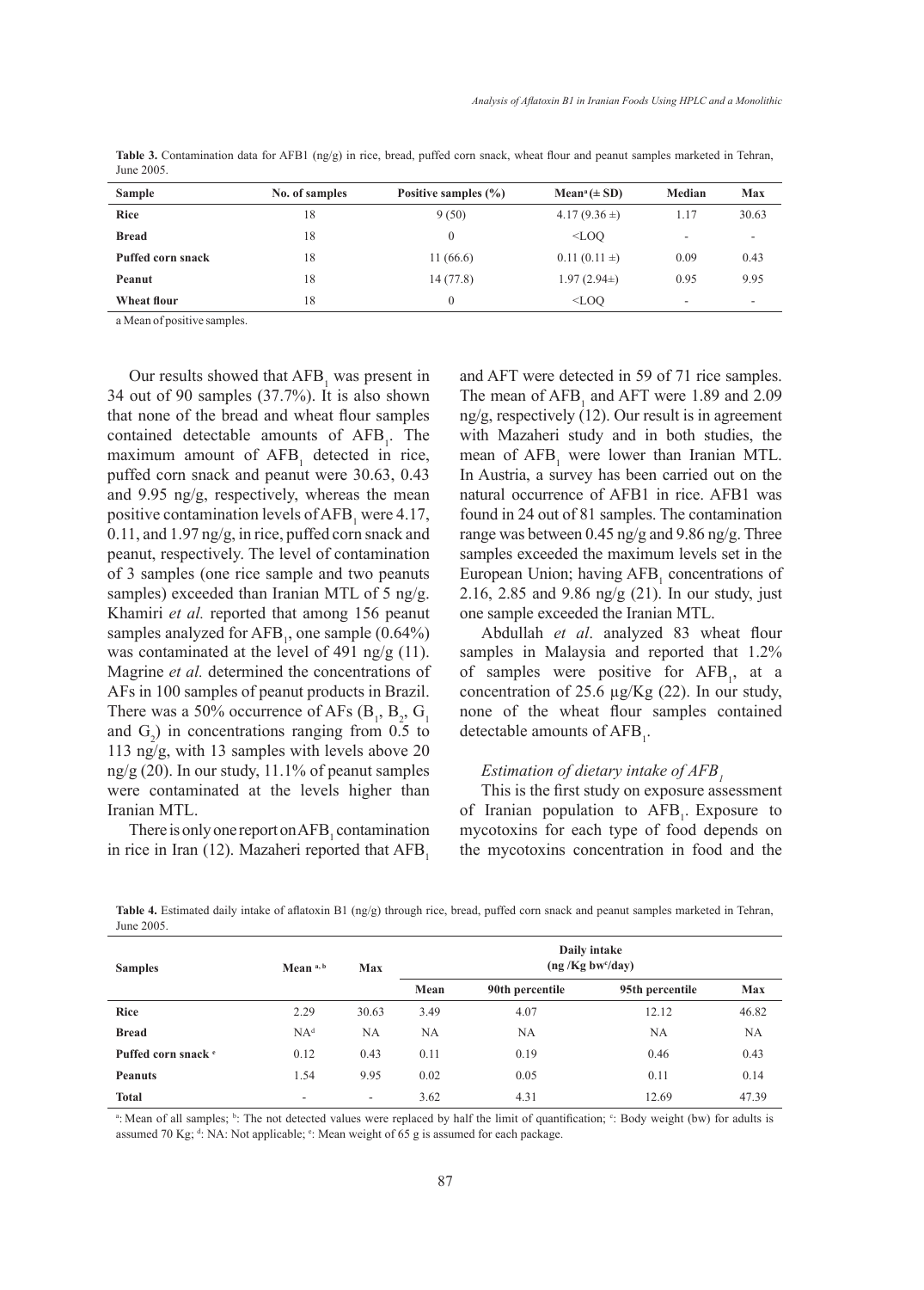amount of food consumed. In this study, the consumption rates of rice and bread were based on a consumption survey performed in Iran since 2001-2003 (23*)*. The average consumption of rice and bread are 107 g and 286 g per day per person in Tehran, respectively. Unfortunately, there are no data of puffed corn snack and peanut consumption in Iran so we assumed a package (65 g) per day for puffed corn snack and 1 g per day for peanut as mean daily consumption for the two products.

Estimated daily intakes of AFB<sub>1</sub> in different foods are given in Table 4.

The tolerable daily intake for genotoxic compounds (such as  $AFB_1$ ) cannot be used as a safety factor, since the intake of such substances should be kept as low as reasonably achievable. However, WHO has suggested that a PMTDI of 1 ng AF/Kg bw/day may be used as a guidance value in the risk assessment of AF from food (4). Although mean estimated daily intake of AFB. from all analyzed foods was 3.62 ng/Kg bw/day, the mean dietary intake of  $AFB<sub>1</sub>$  from rice alone was estimated 3.49 ng/Kg bw/day which is ca 3.5 times higher than the guidance value of 1 ng AF/Kg bw/day (Table 4). Considering the high consumption rates of rice and bread in Iran, it is recommended to reduce the MTL of AFs in these foods.

The estimated probable daily intake for AFB<sub>1</sub> in samples of peanut products analyzed in Brazil varied from 0.6 to 10.4 ng/Kg bw/day (20). In South Korea, among 88 rice samples, AFB<sub>1</sub> was detected in 5/88 (6%) of samples with an average of 4.8 ng/g. A calculated probable daily intake of  $AFB<sub>1</sub>$  for Koreans fell into the range of 1.19-5.79 ng/Kg bw/day (24).

### **Conclusion**

The specifically developed HPLC method was found to be accurate, sensitive, safer and more economic, and meets EU method performance criteria for  $AFB<sub>1</sub>$  analysis. Compared to other reported methods, it is faster and results in a remarkably low LOD of 0.01 ng/g. This method is suitable for routine analysis of  $AFB<sub>1</sub>$ . Upon applying the proposed method, in most of the samples the level of  $AFB<sub>1</sub>$  was found to be lower than the Iranian MTL. However, due to

the high consumption of foods like rice, the risk of exposure to  $AFB<sub>1</sub>$  is higher than the guidance value of 1 ng/Kg bw/day and requires closer monitoring of the contamination in foods.

# *Conflict of interests*

There is no conflict of interests.

## **Acknowledgment**

This study was part of a national project entitled as "Mycotoxin contamination of foods in Tehran, Iran" which financially supported by Food and Drug Organization, Iranian Ministry of Health and Medical Education (grant No. D/12776). The authors wish to thank Noor Research and Educational Institute, Tehran, Iran, for their great assistance.

### **References**

- Bennett JW and Klich M. Mycotoxins. *Clin. Microbiol.*  (1) *Rev*. (2003) 16: 497-516.
- $(2)$  Ito Y, Peterson SW, Wicklow DT and Goto T. A new aflatoxin producing species in *Aspergillus* section *Flavi*. *Mycol. Res*. (2001) 105: 233-239.
- (3) International Agency for Research on Cancer (IARC). *Monographs on the Evaluation of Carcinogenic Risks to Humans: Some Naturally Occurring Substances: Food Items and Constituents, Heterocyclic Aromatic Amines and Mycotoxins.* Vol. 56. IARC, Lyon (1993) 397-444.
- World Health Organization (WHO). *Safety Evaluation*  (4) *of Certain Food Additives and Contaminants. Series No. 40. Food Additives.* WHO, Geneva (1998) 359 hassan.yazdanpanah@gmail.com 469.
- FAO/WHO. *First Session of the Joint FAO/WHO*  (5) *Food Standards Programme Codex Committee on Contaminants in Foods, Discussion Paper on Aflatoxin Contamination in Brazil Nuts.* World Health Organization, Beijing (2007).
- Food and Agriculture Organization of the United (6) Nations (FAO). *Worldwide Regulations for Mycotoxins in Food and Feed in 2003*. FAO, Rome (2004) 17-82.
- (7) Institute of Standard and Industrial Research of Iran (ISIRI). *Maximum Tolerated Limits of Mycotoxins in Foods and Feeds. National Standard No. 5925*. ISIRI, Tehran (2002).
- $(8)$  Roth OG and Blunden G. The validation of a solid phase clean-up procedure for the analysis of aflatoxins in groundnut cake using HPLC. *Food Chem.* (1995) 52: 93-98.
- Leontopoulos D, Siafaka A and Markaki P. Black (9) olives as substrate for *Aspergillus parasiticus* growth and aflatoxin B1 production. *Food Microbiol*. (2003) 20: 119-126.